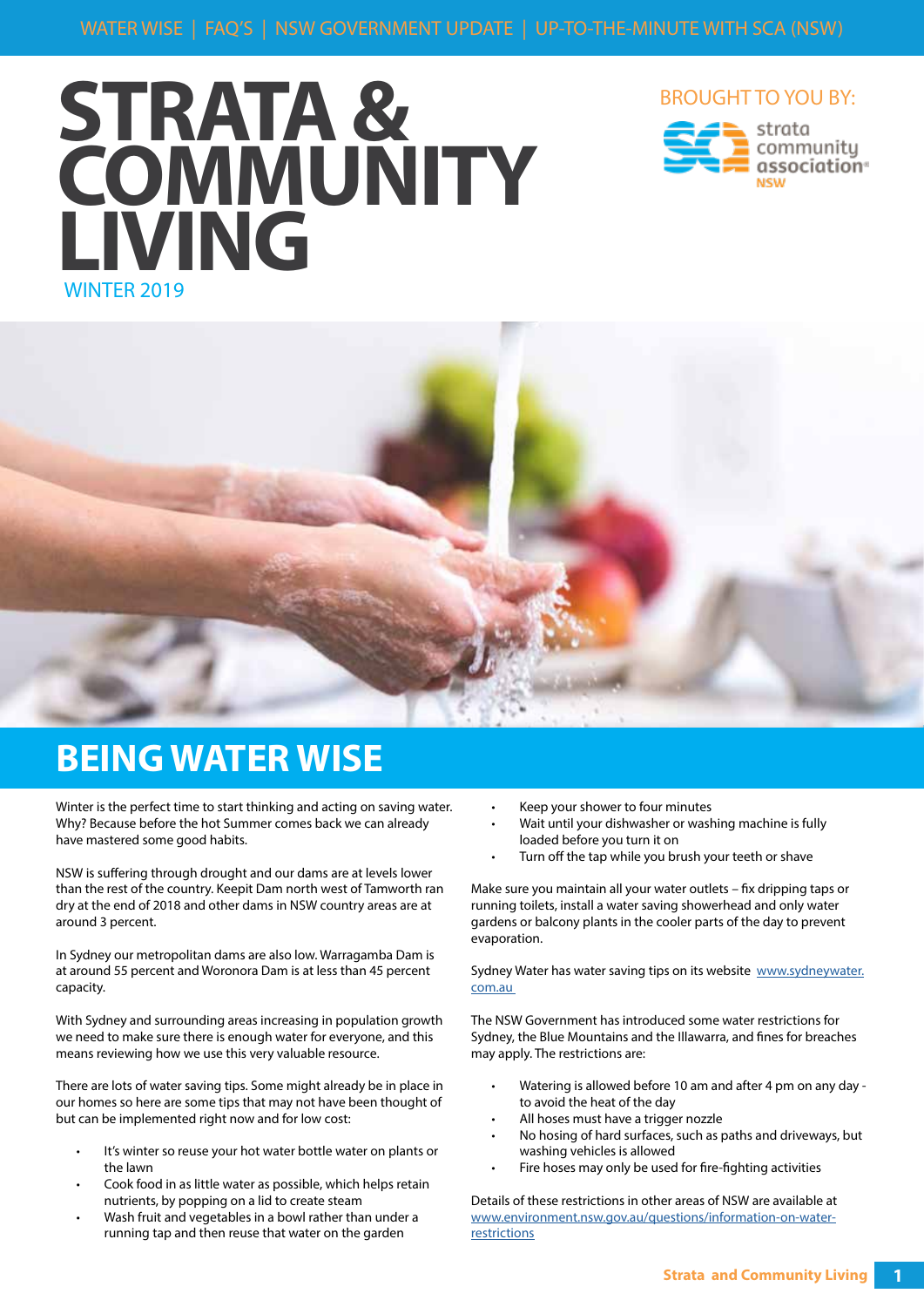

# **FREQUENTLY ASKED QUESTIONS**

A lot of SCA (NSW) owner members contact us with questions. We bring to you some of the most frequently asked questions and the answers. This is for general guidance only and SCA (NSW) always recommends that professional advice be sought in relation to specific situations.

**Q: Is a Special By-Law required if a lot owner removes existing carpet and replaces with timber floor boards. An owner has submitted a minor repair as a motion in the upcoming AGM for their lot. If the motion is approved are there any further steps that have to be taken?** 

In this case Section 110 of the Strata Schemes Management Act 2015 applies. A resolution at a general meeting is required with special attention to Section 110(4)(a, b, c & d). Attention should be given to how the floor is to be installed. In the event that the floor is glued or affixed to the common property (i.e. battens) consideration should be given to a bylaw to enable the responsibility for repair and maintenance to be passed on to the respective owner. No by-law would be required for a 'floating timber floor'.

#### **Q: What happens if the Secretary declines to call a Strata Committee meeting?**

Section 39 of the Strata Schemes Management Act 2015 is about convening meetings and says that:

(1) The secretary of the owners corporation may convene a meeting of the strata committee at any time.

(2) The secretary of the owners corporation, or any other member of the strata committee, must convene a meeting of the committee if requested to do so by at least one-third of the members of the committee.

(3) The meeting must be held: (a) in the case of a large strata scheme, not later than 28 days after the request is made, or (b) in the case of any other strata scheme, not later than 14 days after the request is made.

**Q: An owners shower floor requires re-sealing or water proofing and the owners corporation has received quotes to do this work. However, the owner is rejecting the quotes as they don't like the colour of tiles that the company use. Where does the owners corporation stand here? Is it up to the owners corporation to match the tiles or pay for the owners choice of tiles or is it the responsibility of the owners corporation to just re-seal the water proofing?**

The owners corporation should take all reasonable attempts to restore the common property to its original condition. In the event that the owners corporation cannot source the original tiles then an alternative must be used. The respective lot owner should meet the additional cost of a more expensive tile in the event that the tile suggested by the owners corporation is not acceptable or the original tile cannot be sourced.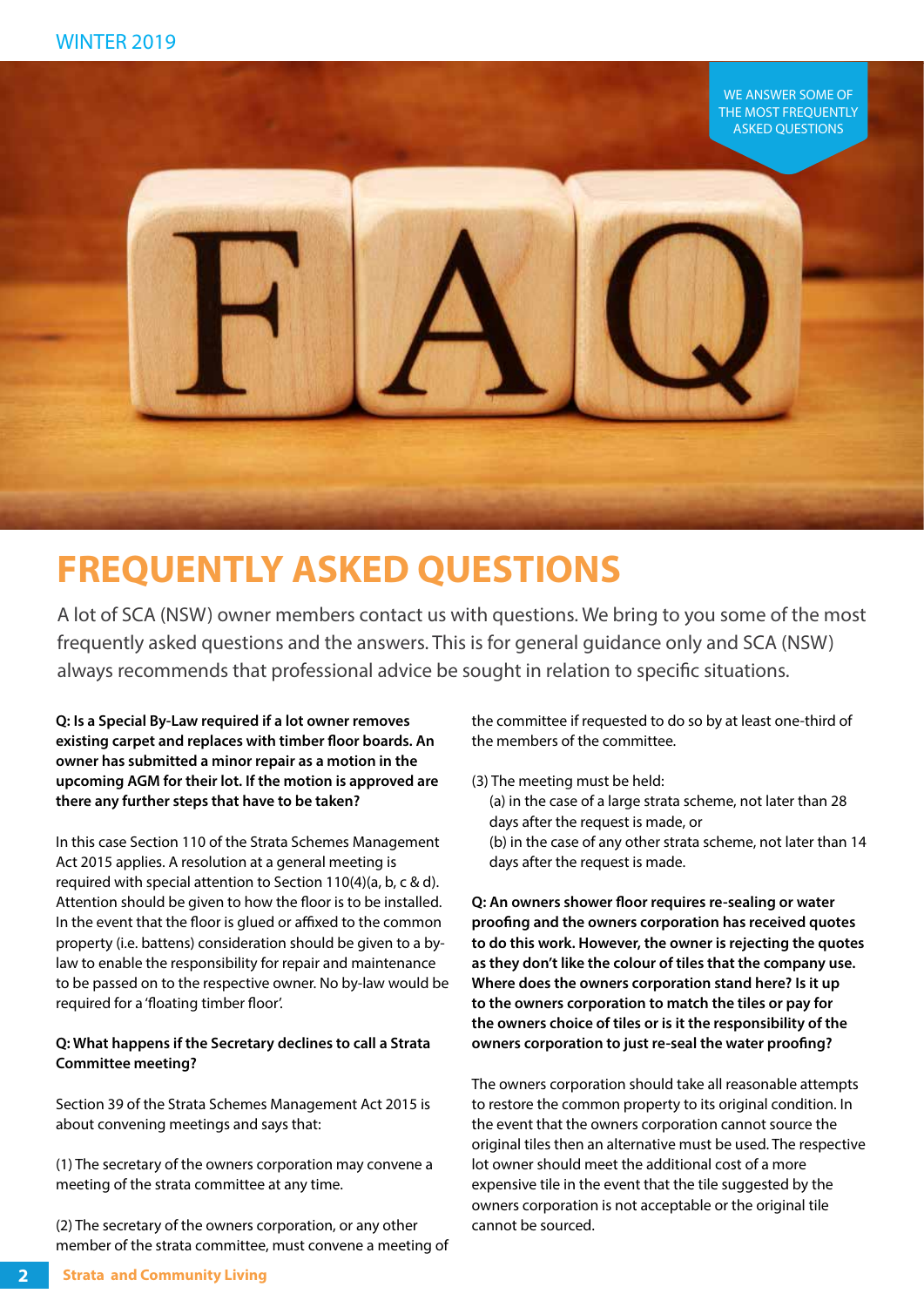### **NSW GOVERNMENT UPDATE**

#### **BE AWARE, THERE'S A NEW TRAM THERE**

You may need to obtain a Permit to Work if your property is located along the new Sydney Light Rail line running from Circular Quay to Randwick and Kingsford.

Hazard zones are established during the testing and commissioning phase to help identify areas of increased risk including electrical hazards and tram movements. For strata committees intending to do maintenance or remedial work around their buildings a **Permit to Work** near the rail corridor is required before proceeding. Make sure your strata service provider is aware of this requirement.

There are live overhead wires along the alignment, except for the section from Circular Quay to Town Hall, and there is a three-metre hazard zone around the wires. The following are examples of the types of activities that may require a permit when working in or near a hazard zone:

- Erecting ladders or scaffolding
- Tree pruning
- Delivering equipment/goods from large or oversize vehicles

Consider if there might be maintenance such as window washing, exterior painting or other remedial works that might require an elevated work platform, cherry-picker or crane and please contact the project team before proceeding. The project team will assess the works to determine whether a **Permit to Work** is required.

For more information, including how to get a Permit to Work, visit the Sydney Light Rail website: https://sydneylightrail. transport.nsw.gov.au/safety

#### **NEW MINISTER APPOINTED FOLLOWING NSW STATE ELECTION**

Following the 2019 NSW State Election, as expected a new Minister for Better Regulation and Innovation, the Hon Kevin Anderson, MP, has been appointed.

The Minister is the Member for Tamworth and has been in NSW Parliament since 2010. According to his biography he has a strong interest in community issues and has spent time as a Parliamentary Secretary for Regional Roads and Transport. The Hon Matt Kean, MP, has moved into the Energy and Environment Ministry and we continue to have strong support from Minister Kean from his extensive experience and exposure to strata during his time as Minister.

SCA (NSW) has written to the new Minister congratulating him on his new portfolio. A meeting has been sought as soon as possible to enable SCA (NSW) to detail its five-year vision for the NSW strata sector.

On behalf of members SCA (NSW) continues to reinforce that it wants to see the NSW Government deliver dedicated policy on priority issues affecting millions of residents during this next term.



# **Strata and Community Living 3** YOU MAY NEED A PERMIT TO WORK IF YOUR PROPERTY IS LOCATED ALONG THE NEW SYDNEY LIGHT RAIL LINE